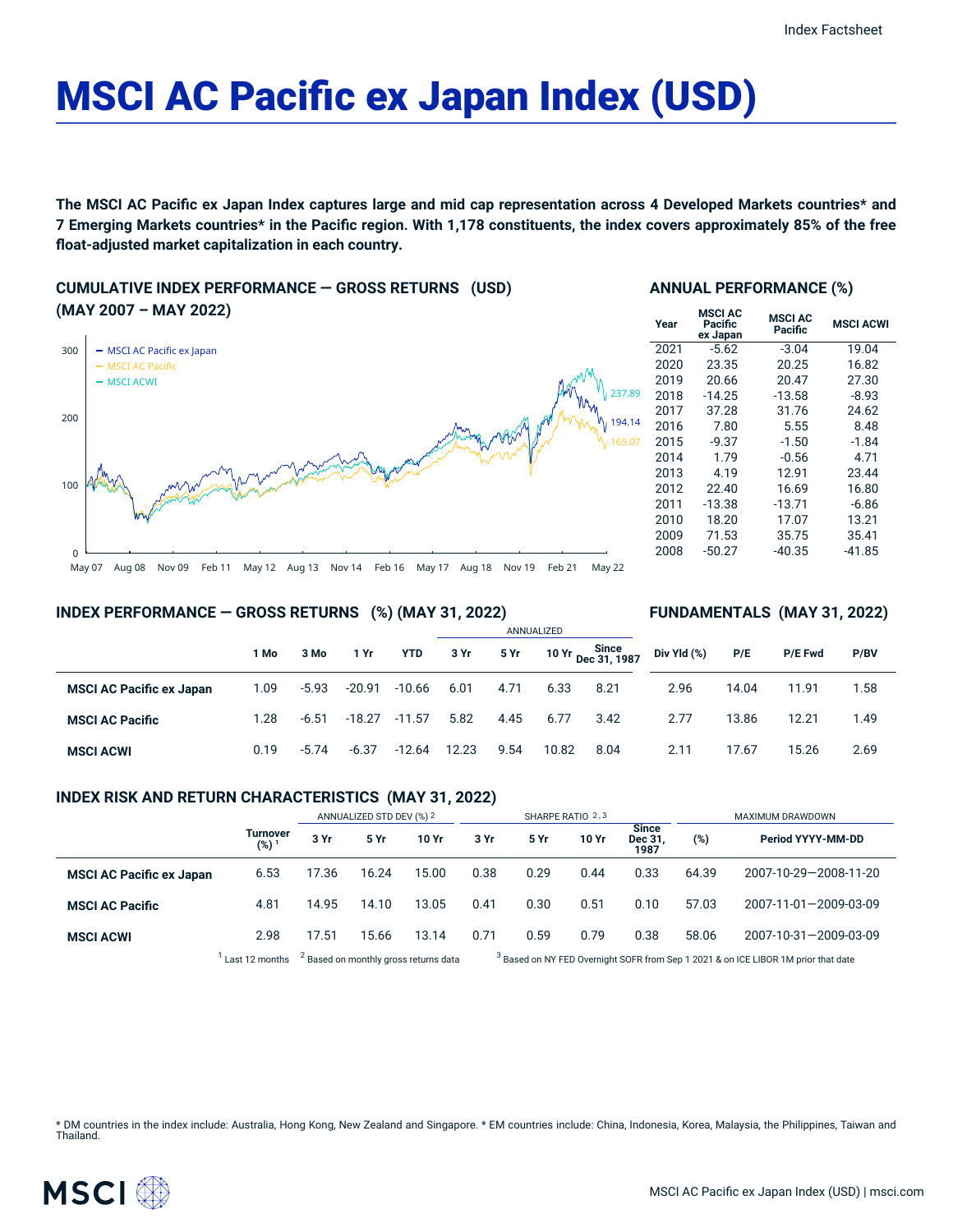### **INDEX CHARACTERISTICS**

### **TOP 10 CONSTITUENTS**

|                     | <b>MSCI AC Pacific ex Japan</b> |                          | Country   | <b>Float Adj Mkt</b>  | Index        | <b>Sector</b>      |
|---------------------|---------------------------------|--------------------------|-----------|-----------------------|--------------|--------------------|
| Number of           | 1.178                           |                          |           | Cap<br>(USD Billions) | $Wt.$ $(\%)$ |                    |
| <b>Constituents</b> |                                 | TAIWAN SEMICONDUCTOR MFG | TW        | 475.28                | 7.39         | Info Tech          |
|                     | <b>Mkt Cap (USD Millions)</b>   | TENCENT HOLDINGS LI (CN) | <b>CN</b> | 266.17                | 4.14         | Comm Srvcs         |
| <b>Index</b>        | 6,427,623.43                    | SAMSUNG ELECTRONICS CO   | <b>KR</b> | 260.18                | 4.05         | Info Tech          |
| Largest             | 475.278.64                      | ALIBABA GRP HLDG (HK)    | <b>CN</b> | 186.24                | 2.90         | Cons Discr         |
| <b>Smallest</b>     | 96.68                           | BHP GROUP (AU)           | AU        | 162.00                | 2.52         | <b>Materials</b>   |
| Average             | 5,456.39                        | COMMONWEALTH BANK OF AUS | AU        | 127.74                | 1.99         | <b>Financials</b>  |
| <b>Median</b>       | 1,514.42                        | AIA GROUP                | <b>HK</b> | 124.74                | 1.94         | <b>Financials</b>  |
|                     |                                 | <b>MEITUAN B</b>         | <b>CN</b> | 97.54                 | 1.52         | Cons Discr         |
|                     |                                 | CSL                      | AU        | 93.35                 | 1.45         | <b>Health Care</b> |
|                     |                                 | NATIONAL AUSTRALIA BANK  | AU        | 73.38                 | 1.14         | Financials         |
|                     |                                 | Total                    |           | 1.866.63              | 29.04        |                    |

## **FACTORS - KEY EXPOSURES THAT DRIVE RISK AND RETURN MSCI FACTOR BOX**



## **SECTOR WEIGHTS**



## **MSCI FaCS**



Neutral factor exposure (FaCS = 0) represents MSCI ACWI IMI.

## China 33.04% Australia 18.94% Taiwan 17.17% South Korea 13.66% Hong Kong 7% Other 10.2% 17.17% 18.94%  $-13.66%$ 7% 10.2% 33.04%

## **COUNTRY WEIGHTS**